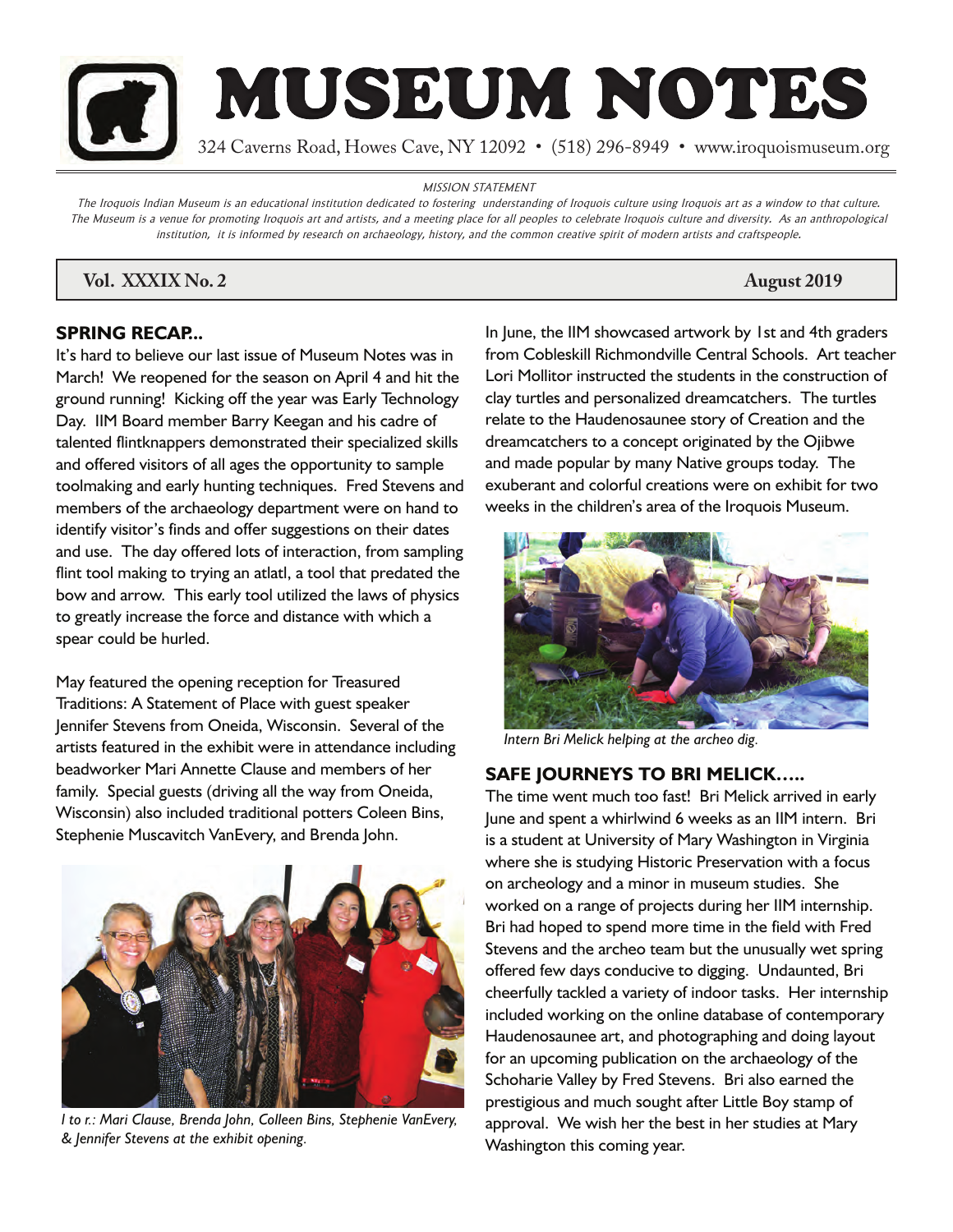#### **MUSEUM NOTES Page 2**

#### **NEW COMMUNITY-BASED INITIATIVE...**

The IIM has teamed up with Melinda McTaggart at the Old Stone Fort and Ted Shuart at the Palatine House to produce and promote Schoharie Valley Experience, a 3-stop package tour to elder groups and bus tours. The package offers a different interactive experience of Schoharie County at each institution for one low price. We've already secured two bookings for September and are hopeful that Experience tours will pick up momentum in 2020. If you represent an elder or community group and are interested in learning more about the Schoharie Valley Experience package contact us for a brochure or call Melinda at outreach@theoldstonefort.org or 518.295.7192.



*Oneida Nation students. Photo by Vic DiSanto*

#### **VISITORS FROM NEAR & FAR...**

 Already this season we've welcomed visitors from across the United States as well as the Netherlands, Australia, Spain, Belgium, Norway, and the Czech Republic. But nothing pleases us more than having Haudenosaunee visitors show their support by stopping by. This spring we were delighted to welcome artist and filmmaker Shelley Niro from Six Nations as part of her research for an upcoming project. Equally enjoyable was a visit by a group of Oneida Nation Wisconsin students who included the IIM as an element in their Senior Field Trip to traditional Haudenosaunee territory. In July, a group of adult Mohawk language learners took a break from their studies at Kanatsiohareke to enjoy the Museum and share their knowledge with us.





*Vic DiSanto on left met up with his former professor John Overbeck at the IIM exhibit opening. Photo by Jennifer Stevens*

#### **VOLUNTEER SPOTLIGHT...**

From its earliest beginnings the Iroquois Museum has depended on the generosity of volunteers. In 2019 Board President Chris Johannsen Hanks began actively recruiting volunteers primarily to assist with our education and outreach programs. These individuals share their knowledge, teach crafts, prepare materials, and lead walks in the nature park. Many also pitch in to help in important and unexpected ways. To publicly acknowledge their contributions to the quality of what the IIM offers and to our ability to be a viable resource in the community we will showcase one of these individuals in each issue of Museum Notes.

This issue highlights volunteer VIC DISANTO. Vic resides in East Cobleskill. In addition to assisting with programming at the Iroquois Museum, he volunteers at the NY State Museum (Albany) and the Old Stone Fort (Schoharie). For many years Vic maintained a large team of demonstration sled dogs. While his team is smaller now, Vic and his canine ambassadors still do mushing demonstrations for special events.

At the Iroquois Museum you can often find Vic surrounded by children and adults, using objects from his personal teaching collection to illustrate early contact period Haudenosaunee life. Vic has also taken a special interest in developing the outdoor space at the IIM as an education tool. With this in mind, he has planted a series of peach trees by the lower cabin and is responsible for the pumpkins, squash, and beans in our Three Sisters Garden. With IIM staff members Ralph Castro and Brenda Laforme's dedication and Vic's help, the gardens are thriving and serving as a focal point for visitors in their exploration of Haudenosaunee philosophy and lifeways.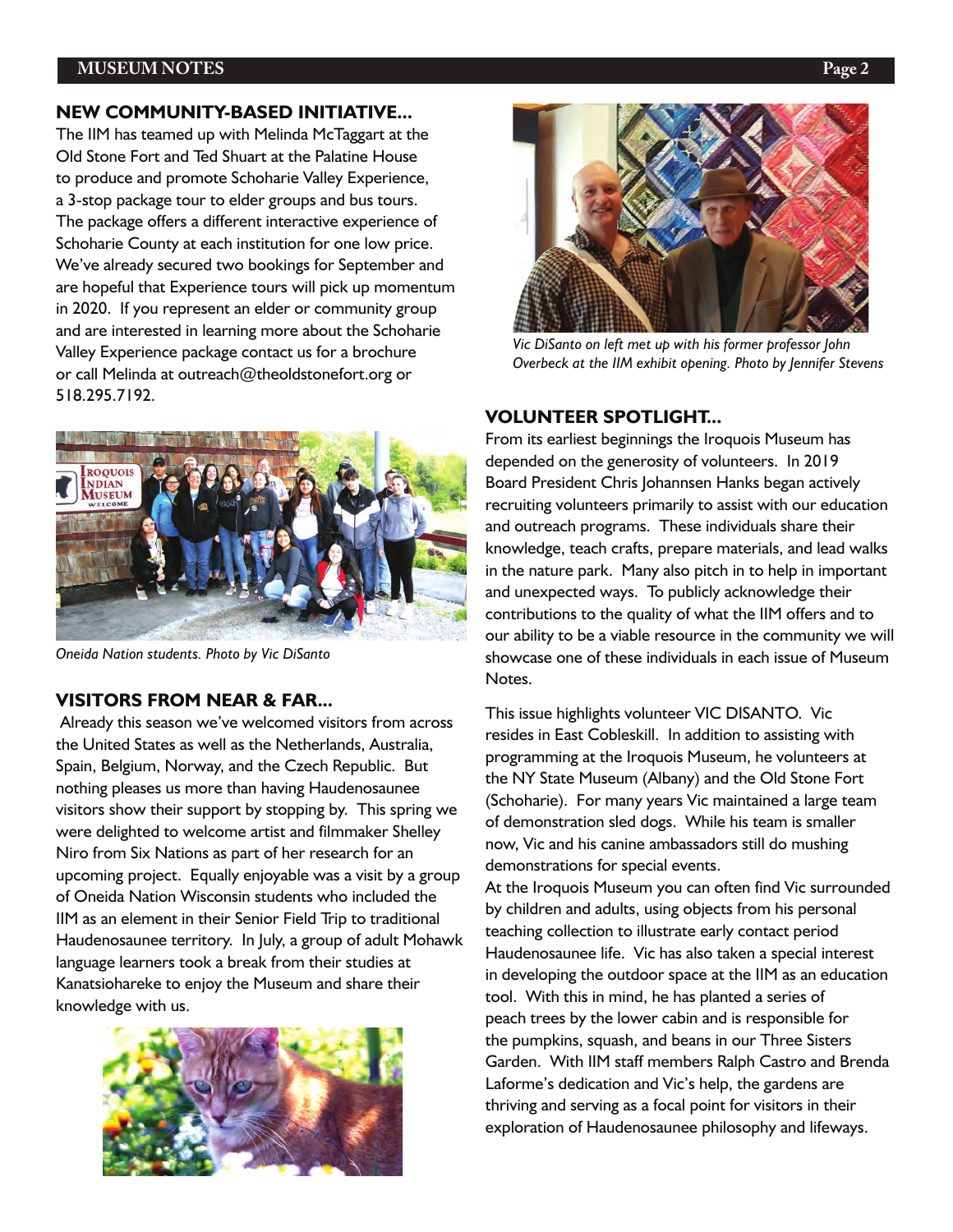#### **CURATORIAL COLLABORATIONS...**

This summer the IIM has been involved in two offsite exhibitions. IndianInk: Iroquois and the Art of Tattoos, the IIM's 2013 feature exhibition will be traveling to Onöhsagwë:de' Culture Center (the new Seneca-Iroquois National Museum) on Allegany Reservation. IndianInk includes artwork by Peter Jones, Alex Jacobs, and Carson Waterman from the IIM collection, work by John B. Thomas, and over 50 photographs of tattooed expressions from Seneca and other Haudenosaunee community members. The opening reception will coincide with the Seneca Museum's 1 year anniversary celebration. IndianInk will run through 2021. This project represents the first formal collaboration with a tribal museum in the IIM's history. We're honored to be granted this opportunity and look forward to future such exchanges.

The second project is a consulting partnership with SUNY Oneonta's Martin-Mullen Fine Art Gallery. The Land of Which We Gather opens at the Gallery on September 3 and runs through October 18. The exhibit focuses on contemporary Indigenous artists in New York State and features the work of Eric Gansworth, Beatric Glow & Alexander Girardeau, Melanie Hope, Tom Huff, G. Peter Jemison, Peter B. Jones, Luanne Redeye, and Jolene Rickard. Opening Reception is Sept 5. A second reception to honor the installation of SUNY Oneonta President Barbara Jean Morris on Oct 2 will feature the virtual reality experience Mannahatta VR and guest speakers Beatrice Glow and Brent Stonefish. Both receptions are from  $5 - 7$ PM. For hours and information 607.436.3456.

#### **YET TO COME!...**

As we roll into late summer there are still plenty of exciting events on the docket. On Saturday August 10 our Echoes of Tradition: The Language of Dance series features Seneca artist Adrian John. This will be Adrian's first visit to the IIM and he will be demonstrating the construction of waterdrums and horn rattles. Next up in the series is Dan Hill, Cayuga silverworker and musician. Dan will share his extensive cultural knowledge and demonstrate the art of silverworking on Saturday August 17. August 24 will feature the ever popular Haudenosaunee Dancers from Onondaga Reservation. And of course the IIM's annual Iroquois Arts Festival on Labor Day weekend bids a fond farewell to summer with new and returning artists, presentations by cultural educator Anenhaienton/Joshua Sargent from Akwesasne, Native food, children's activities, storytelling by Perry Ground, and more.

 "Women of Influence: Each Block a Story" will open at the IIM on October 1 and run through November 30, 2019. The project, Honoring Our Women as We Piece Together Our Stories, began on Tuscarora Reservation with a lecture by respected Mohawk elder Norma Jacobs sponsored by the Haudenosaunee Environmental Task Force's Tuscarora office. Norma set the project into motion as a vehicle for healing as it provided an opportunity for representing stories of women's resiliency in the community. Back home, 42 Indigenous women created fabric and beaded blocks to honor a woman who made a positive difference in their lives. The blocks pay tribute to mothers, daughters, aunties, elders and friends who stood as role models for overcoming struggle, for courage, for artistic inspiration, for strength and encouragement. The blocks were then joined to create a quilt and banner and the stories behind the blocks recorded.

The healing quilt was completed in September of 2018 and exhibited for the first time at the Seneca Nation Fall Festival alongside  $80+$  pieces of artwork, where it earned Best in Show. Next, it was displayed at the International Iroquois Beadwork Conference at Akwesasne. Following that it traveled to Ohsweken, Ontario for a fundraising gala for Ganohkwásrâ, an organization that addresses domestic violence issues on the Six Nations territory. From January – April, 2019, the quilt was installed at the Wisconsin Museum of Quilts and Fiber Arts in Cedarburg, Wisconsin as part of the Native Fiber exhibit.

This fabric-based expression of healing arrives at the IIM in October. For the first time in its exhibition history a touch screen device will be available for visitors to hear each of these stories in the words of the quiltmakers, a wonderful new addition to the display made possible through a grant from Humanities NY and the technical assistance of IIM Director Steph Shultes. The opening reception for Women of Influence will be Saturday, October 12 from 1 – 4 PM. A large number of the artists will be on hand to speak about the project, its significance, and the meanings behind their individual blocks. On October 19 the IIM will host a Make & Take workshop for multiple generations based on the exhibit. Women of Influence is made possible in part by a grant from the American Quilt Study Group.

In November, Tuscarora beadworker and scholar Grant Jonathan will offer a fascinating talk on the history and resilience of Tuscarora beadwork. Exact date to be determined.